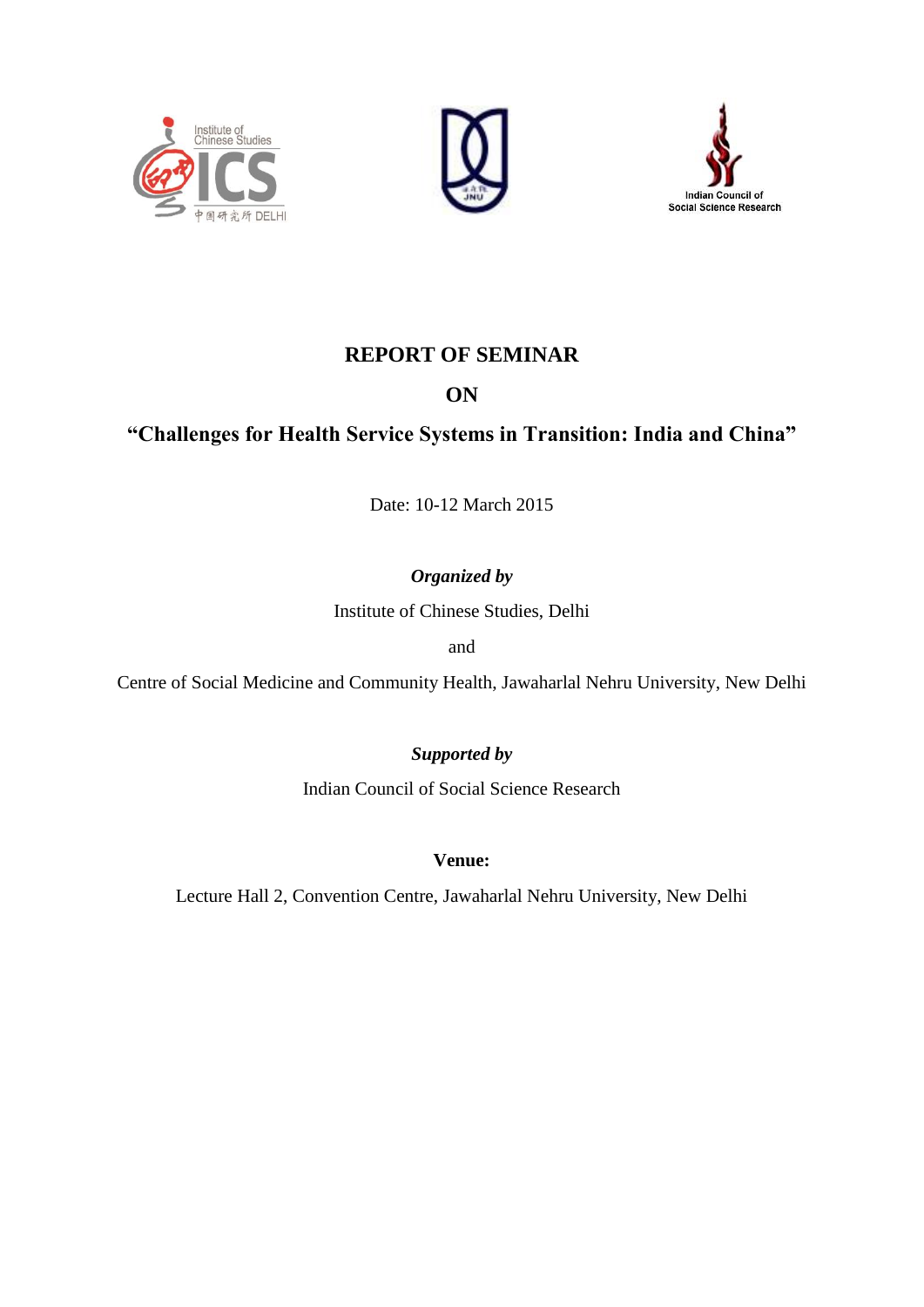The two day seminar on the topic *Challenges for Health Service Systems in Transition: India and China* which was organized by the Institute of Chinese Studies (ICS), Delhi in collaboration with Centre of Social Medicine and Community Health (CSMCH), Jawaharlal Nehru University (JNU) was held on  $10^{th}$  and  $11^{th}$  of March 2015 in the Convention Centre at JNU. On the  $12^{th}$  of March there was a closed door meeting to discuss common areas of interest between and future collaborations.

This seminar was supported by the Indian Council of Social Science Research (ICSSR). Four public health scholars from China participated in the seminar. Prof.Hu Shanlian Director, Shanghai Health Development Research Center, Shanghai Health and Family Planning Commission; Dr. Song Daping, Associate Professor, National Health & Development Research Center (NHDRC), Beijing; Dr. Gu Xuefei, Associate Professor, NHDRC, Beijing and Prof. Chen Yingyao, Professor and Associate Dean, Fudan School of Public Health, Shanghai. The Indian delegates included faculty from the CSMCH, JNU; Institute of Economic Growth, Centre for Chinese and South East Asian Studies, JNU; and the Institute of Chinese Studies. About 87 scholars participated in this seminar over the two days.

#### **Day One: Tuesday, 10 March 2014**

### **Session I**

#### **09:30 – 10:00AM – Registration & Tea**

| $10:00 - 10:30$ - Session 1<br><b>Inaugural Session</b> |                         |                                                                             |
|---------------------------------------------------------|-------------------------|-----------------------------------------------------------------------------|
| <b>Opening Remarks</b>                                  | Prof. Alka Acharya      | Director, Institute of Chinese Studies (ICS)                                |
|                                                         | <b>Prof. Ritu Priya</b> | Chairperson, Centre of Social Medicine and<br>Community Health (CSMCH), JNU |
| Introduction to the<br><b>Seminar</b>                   | Prof. Rama V. Baru      | Professor, CSMCH, JNU                                                       |
|                                                         | Dr. Madhurima Nundy     | Associate Fellow, Institute of Chinese Studies<br>(ICS)                     |

The introductory remarks were given by the Heads of the collaborating institutions and the objective of the Seminar and the two day program was introduced by Prof. Rama Baru and Dr. Madhurima Nundy.

Over the last three decades India and China have been facing the challenge of rising inequalities in access and cost of health services. The many dimensions of these inequalities include the availability, accessibility, affordability and acceptability of health services. Several efforts are underway in both countries in the areas of financing, provisioning, human resources and medicines in order to mitigate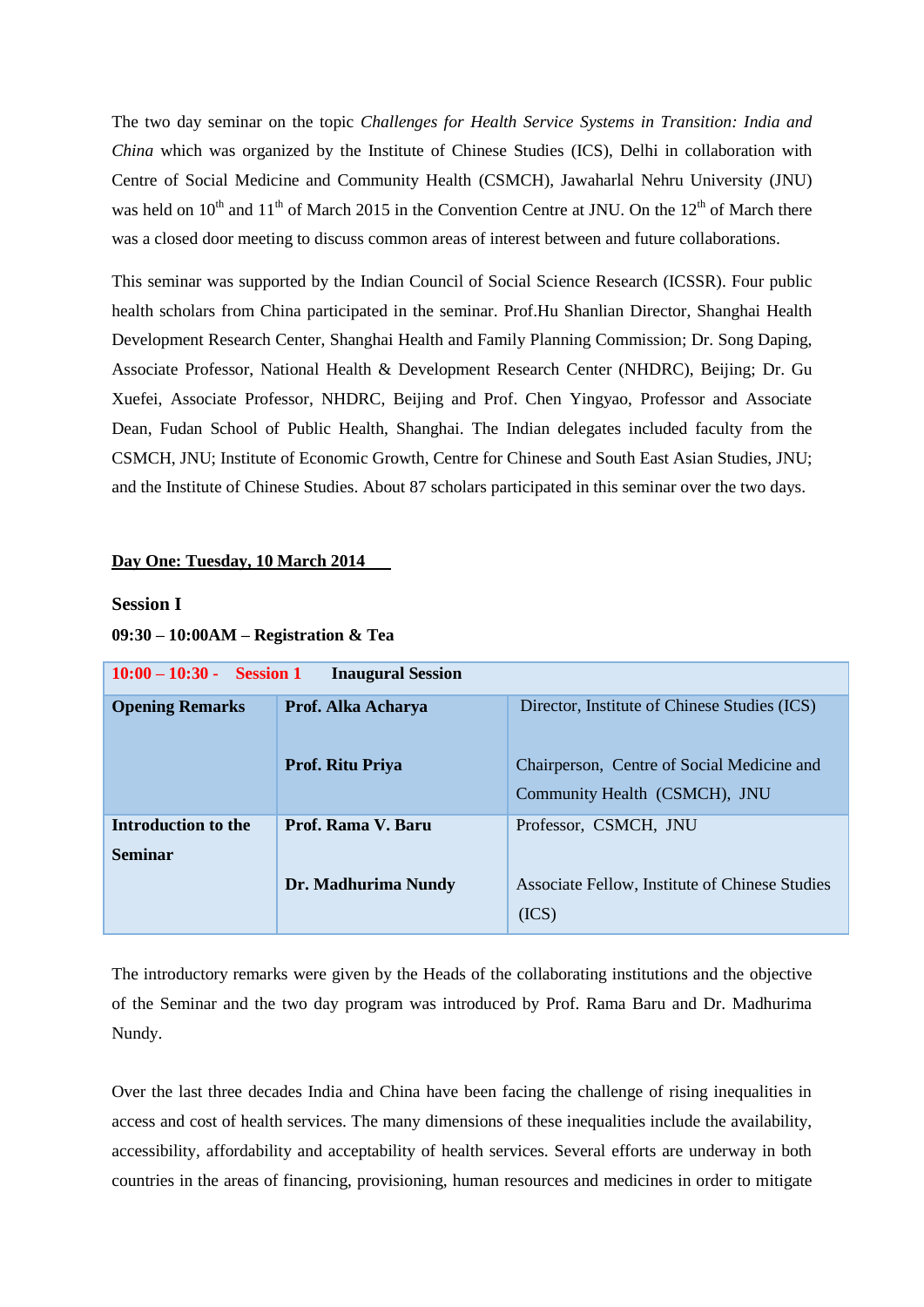these inequalities in the public sector. While the Indian health sector is still grappling with how to ensure universal access, the Chinese have expanded insurance coverage for medical care. Through this strategy China has achieved nearly 95 percent coverage however there is variation in the benefit package across rural-urban, provinces and income groups. Inequities therefore still exist. The other major area of concern is the public-private mix in health services in both these countries. In both countries the public institutions have been reformed with introduction of market mechanisms like user charges and a variety of public-private partnerships. These measures have also contributed to growing inequities in access and cost of care. The 'for profit' sector has a significant presence in India while in China it is still small and being allowed to expand cautiously by the government.

This Seminar was structured keeping these challenges in mind and invited scholars from the public health field from both countries to present their views on the various aspects of health services during the reform period.

### **Session 2**

| 10:30-12:00PM Session 2 Overview of Health Reforms – India and China<br>Chair: Keshav Desiraju, Secretary, Consumer Affairs, (Former Health Secretary) |                                                                                                                                                               |
|--------------------------------------------------------------------------------------------------------------------------------------------------------|---------------------------------------------------------------------------------------------------------------------------------------------------------------|
| <b>Prof. Hu Shanlian</b>                                                                                                                               | An Overview of Recent Health System Reform in China<br>Director, Shanghai Health Development Research Center, Shanghai<br>Health & Family Planning Commission |
| Dr. Ramila Bisht                                                                                                                                       | An Overview of Recent Health Sector Reforms in India<br>Associate Professor, CSMCH, JNU                                                                       |
| <b>Discussion</b>                                                                                                                                      |                                                                                                                                                               |

**Prof. Hu Shanlian** presented the Chinese experience with health sector reforms and focused on the recent reforms that started in 2009. These reforms were launched to address the inequities that resulted from the previous set of reforms from early 2000s. China has a five-tier organization system central, provincial (municipal), city, county (district) and township is in charge of health system development and reform - from National Health and Family Planning Commission (NHFPC) to local level HFPC. Health financing, health service delivery, social medical insurance schemes and essential medicine policies are highly decentralized. Health indicators are good with Infant Mortality Rate at 10.3 and Maternal Mortality Ratio at 24.5. The share of total health heath expenditure as percentage of GDP is 5.57 per cent. In 2009, five reform pillars were introduced: speeding up of the medical security system; promoting preventive public health services; improving primary level health service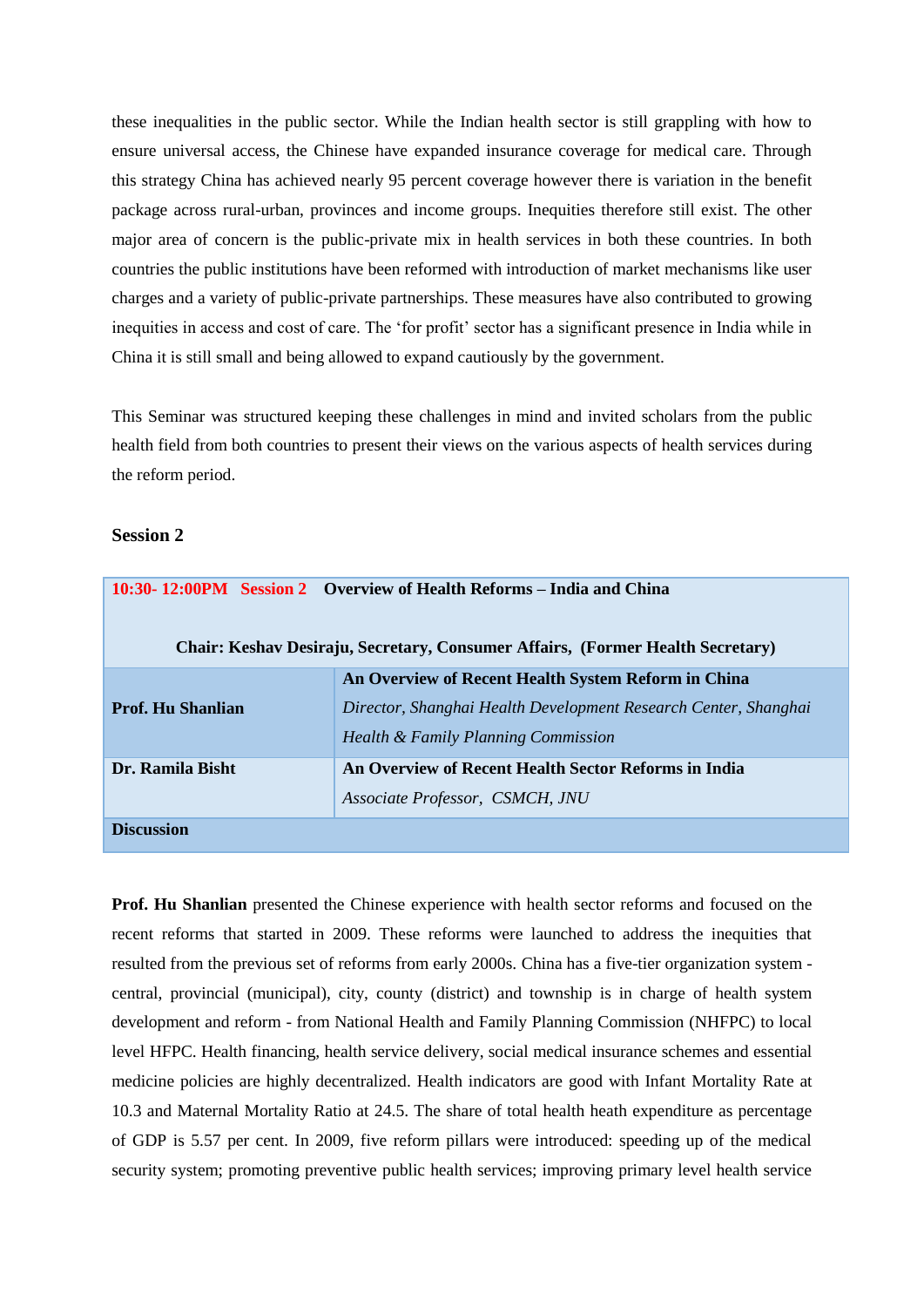system; establishing national essential medicine system; and piloting new reforms in public hospitals. Some of the challenges mentioned were: an ageing population of about 10 per cent; transition in disease patterns where the prevalence rate of total chronic disease is about 20 per cent; along with the universal coverage of basic medical insurance schemes, the health demand and utilization increased dramatically; there was an irrational patient flow reflecting the low efficiency of limited health resource utilization; out of pocket expenditure (OOP) was still over 30 per cent. By the year of 2020, China aims to establish a basic health care system providing universal coverage of safety, effective, convenient and affordable health services for the population

**Dr. Ramila Bisht** presented the Indian story of health sector reforms. She gave an analysis of the health sector in India. With the advent of neo-liberal policies, there have been a lot of disparities in the delivery of health services in India. Private health sector has been gaining dominance over the years. The only answer to the prevailing problems is a universal public health system with government intervention to balance the increasing trends in inequalities. There cannot be a convergence between the public and the private sector because market principles cannot be applied to gain equality in the health of the population. There is a need to look for factors that triggered the launch of National Rural Health Mission and Universal Health Coverage which need to be carefully analyzed.

The **discussion** centered mostly on questions related to the Chinese health reforms. The Chinese health sector in the recent decade has shown increasing disparities in the utilization and distribution of health services which is being highlighted by the large scale inequalities portrayed by the health outcomes of the population. Health care reform did improve the health care utilization but the huge disparities have increased in the recent past. The migrant population suffers the most because of the restrictive *hukou* system.

Chinese health sector is dominated by public sector and the number of private sector is fairly low as compared to India. But the disparity in the health sector was shown by the rising out of pocket expenditure (OOP). The recent reform policy that started in 2009 seeks to reduce the OOP to less than 30 per cent by 2022.

There is a social security system in China to protect the population from health expenditures through the insurance mechanism. All public hospitals are part of the social insurance but not all private providers are part of social insurance. In a recent order, to earn more benefit the doctors in the public hospital are given the autonomy to work in the private sector as well.

Due to the problem of an ageing population, the Chinese government has formulated a new policy whereby a single child of a family can have two children. Pollution has become a major problem in China in the recent years and this problem has been taken on as a top priority by the government. Though maternal and child health has improved in the recent years due to the change in policies, the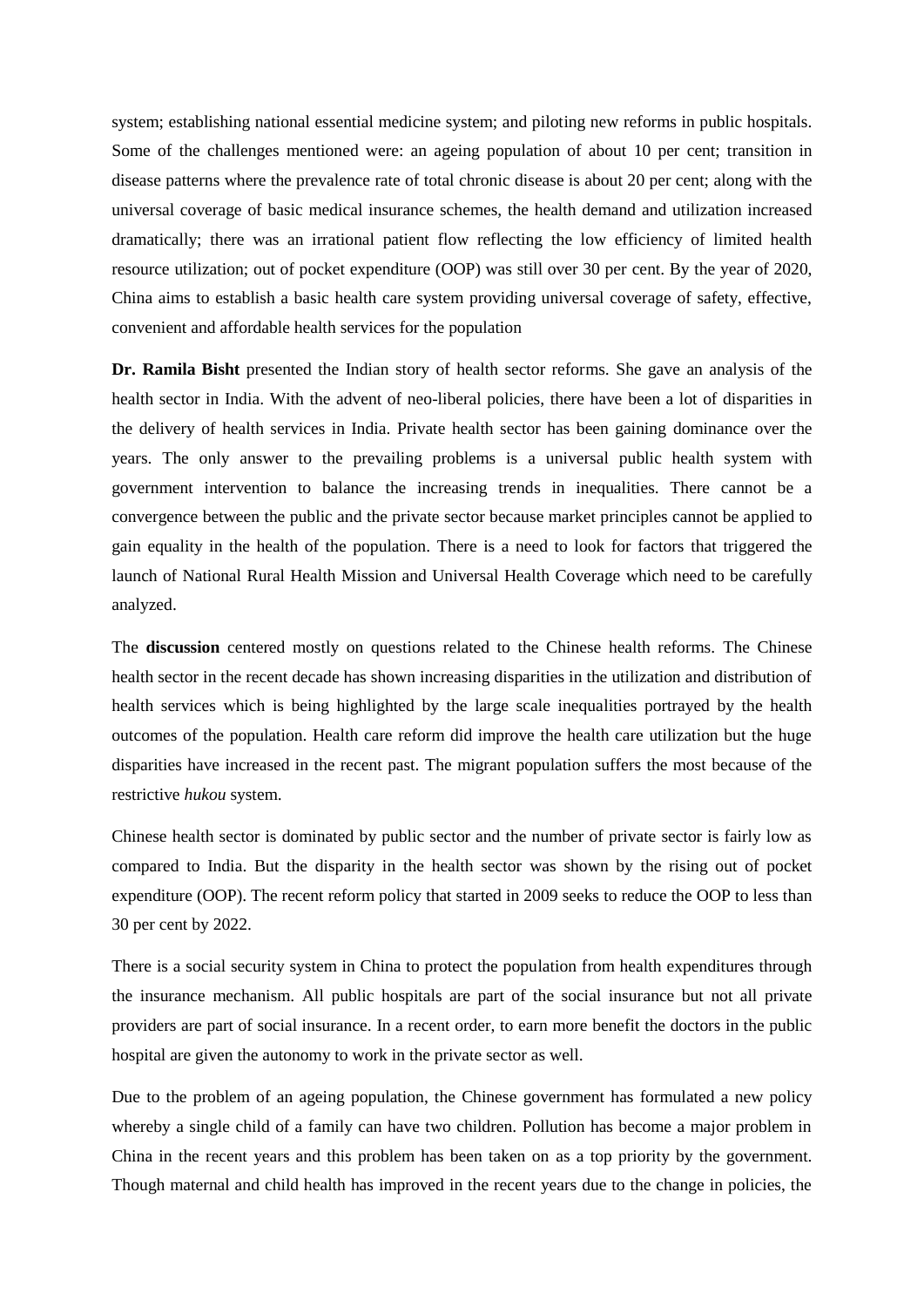C-section rates seemed to be increasing which poses a threat to the health status of the female population. Since the public hospitals in China function more like private sector with kickbacks from the pharmaceuticals and generating revenues through user fees, the government has adopted policies for rational use of technology. The insurance system is the major payment provider of health in China. The important debate that needs to be considered is whether the only way forward towards universal health coverage (UHC) is insurance and whether India should be following a similar model.

#### **Session 3**

| $12:15 - 1:45PM$ Session 3         | <b>Challenges for Equity in Access to Health Care and Response of the</b> |  |
|------------------------------------|---------------------------------------------------------------------------|--|
| <b>State</b>                       |                                                                           |  |
| <b>Chair: Prof. Mohan Rao, JNU</b> |                                                                           |  |
| Prof. Ritu Priya                   | <b>Challenges for Equity in Access to Health Care and Response of the</b> |  |
|                                    | <b>State in India</b>                                                     |  |
|                                    | Professor, CSMCH, JNU                                                     |  |
| Dr. Song Daping                    | <b>Health Justice: An Examination of the Healthcare Delivery System</b>   |  |
|                                    | in Rural China                                                            |  |
|                                    | Associate Professor, National Health and Development Research             |  |
|                                    | Centre (NHDRC), Beijing                                                   |  |
| <b>Discussion</b>                  |                                                                           |  |

**Prof. Ritu Priya** presented on the challenges for equity in access to health care and response of the state in India. The transformation that the Indian health care experienced should be studied basing on the historical developments since the 1940`s. The important question that should be asked is what constitutes health care, who gains and how priority is structured that would take into account the power play within the health care system. The challenge faced by the health care after Independence was huge with high levels of poverty and very poor living conditions. The health coverage was minimal with high socio-cultural diversity. The Bhore Committee report focused on comprehensive healthcare with about 15 per cent of budget allocation but what had happened over the twenty year period was an allocation of only 4-5 per cent. The whole idea of formulating UHC is centered on the politics of making unaffordable health seem affordable through insurance. Euro-American model of healthcare was adopted by the Indian health sector. The present public health system is facing lots of challenges with unequal distribution and very poor services. The government has been trying to develop the rural healthcare system but no attention has been given to regulate the large expanding private health care industry. Health care in India is being dominated by modern science and technology. This neo-colonial hegemony in knowledge, technology and systems design since post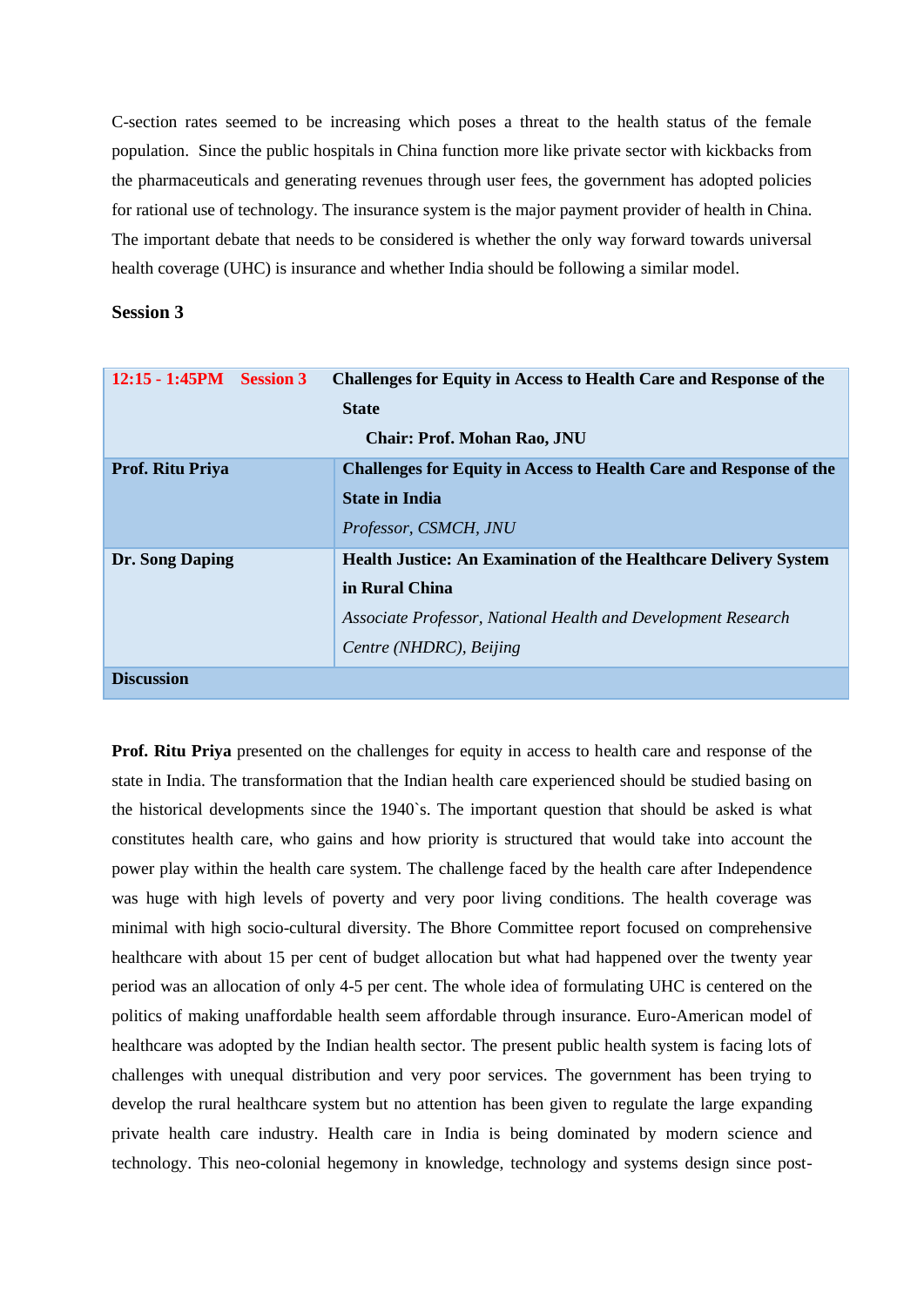Independence seamlessly created conditions for globalization and health sector reforms to be implemented. 'Equality' is a political term connoting social democracy; equality of opportunity. It has got displaced during the 1980s and 90s by the apolitical term 'Equity'**.**

**Dr. Song Daping** gave a detailed view about the function of the healthcare delivery system in rural China. With thirty years of health reforms, the Chinese health system is still faced with bottlenecks where there is misallocation of health resources; weak protection against catastrophic health expenditures and an extremely tense doctor-patient relationship and a strong anti-doctor public opinion. In China most of the health service expenditures are paid by the people although there is system of social insurance. People pay in case of chronic illness as there is ceiling limit so poor people are forced to seal their asset to seek tertiary level care. The patient load at the tertiary level is huge so there is lot of patient dissatisfaction and the attitude of the doctor is seen to be problematic. Media highlights a lot on the worsening patient-doctor relationship. Hence there is a huge problem of hatred towards the doctor by the people. China is dreaming of sustainable, affordable, equitable and comprehensive health care. This requires a certain level of GDP to provide as seen in other countries such as Europe.

The **discussion** centered on the question whether an equal and affordable health delivery system is a dream and only a mirage shown to people to follow the current exploitative system of health care which is counterproductive to health and wellbeing. There is need to question such a dream rather than following the mirage. The questions on the issues of the health status of the ethnic minorities were also raised. There are social problems in terms of education and lack of access to other social services in the minority population across the provinces in China but for health care there is no problems that arise for ethnic minority. For example, the biggest ethnic group is Tibet so there is a separate health delivery system and program for Tibet. About private health sector in China, there is some growth of for for-profit corporations as a part of joint ventures and partnerships with the public sector. Overall, health market in China is weak so there is no strong private hospital and private insurance.

#### **Session 4**

|                            | 02:45–4:15PM Session 4 Health Coverage for Reducing Inequities in Access: Some Challenges |
|----------------------------|-------------------------------------------------------------------------------------------|
|                            | <b>Chair: Dr.Sheela Prasad, Economic Advisor, MoHFW</b>                                   |
| <b>Prof. Indrani Gupta</b> | <b>Health Coverage for Reducing Inequities in Access in India</b>                         |
|                            | Professor, Institute of Economic Growth, Delhi                                            |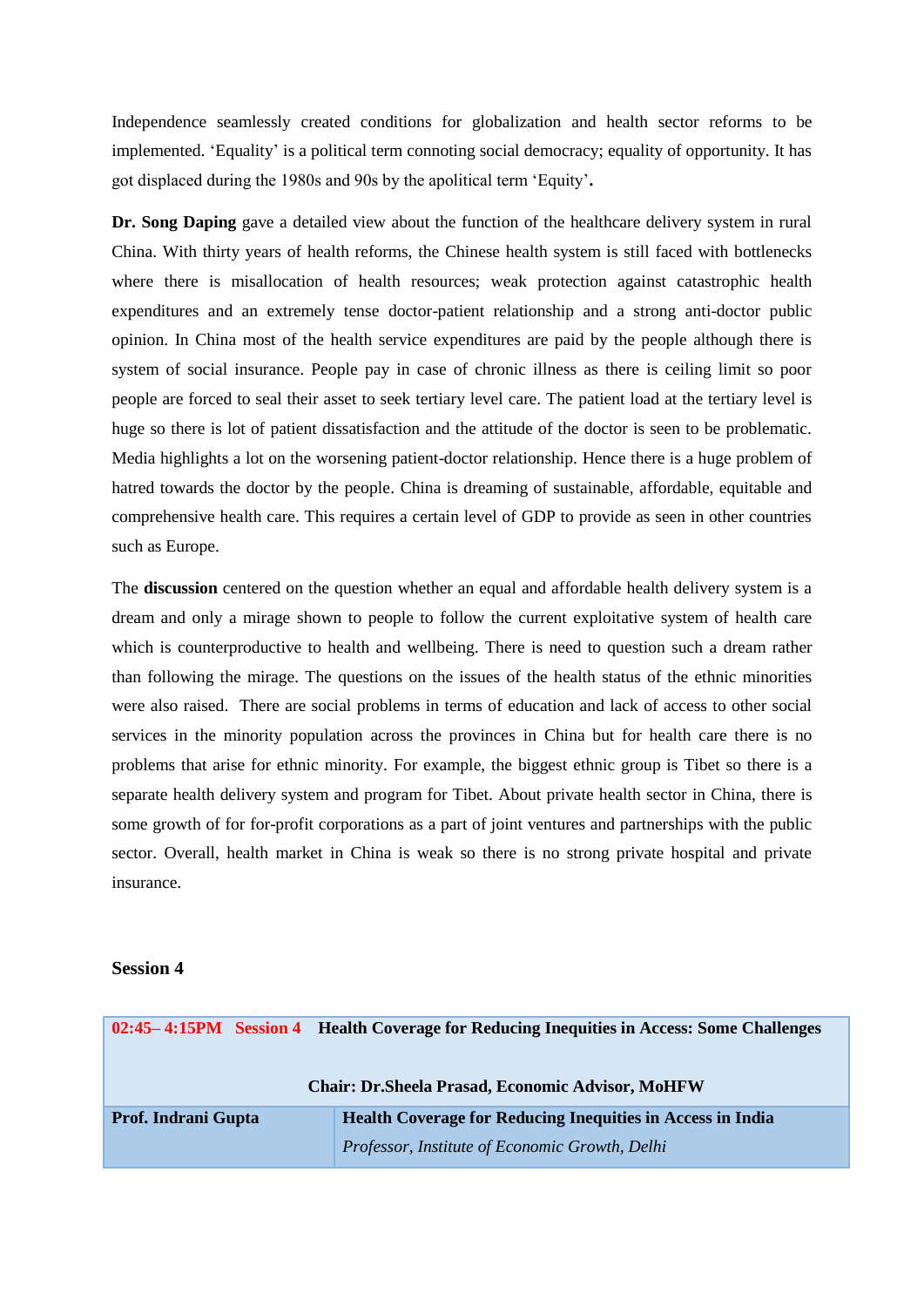| Dr. Gu Xuefei     | The Path to Integrate Chinese Urban and Rural Health Insurance |  |
|-------------------|----------------------------------------------------------------|--|
|                   | <b>Schemes</b>                                                 |  |
|                   | Associate Professor, NHDRC, Beijing                            |  |
| <b>Discussion</b> |                                                                |  |

**Prof Indrani Gupta** gave a detailed presentation on the challenges around health coverage in relation to access to health services in India. In India the major reasons for poor health outcomes is accessibility, availability and affordability of quality care which has led to high out of pocket spending. OOP expenditure has been increasing in the recent years as shown by a number of studies. Health coverage is comprehensive for organized sector as compared to unorganized sector. Most of the insurance schemes offer coverage for hospitalization but very little coverage is offered for outpatient care. The centre and the state both spend on health coverage with the number of spending larger by the centre. There are four essential components needed for UHC: financing from government revenues; removal of financial barriers like user fees; ensuring large risk pools and compulsory pre-payment. The Indian government is moving towards UHC through formulation of different health programs like National Health Assurance Mission. There has not been any increase in the health care spending by the government.

**Dr. Gu Xuefei** presented on the health insurance schemes in China and the challenges. Premium of insurance is increasing so the economy will have to be sustainable and there are different insurance plans for urban resident and rural farmers. There is planning for increasing premiums in five year plans. Difference between different provinces is very low as coverage is 98 percent. Even though the schemes are voluntary, coverage is high as there are very high incentives for participation in schemes but it is not 100 percent and migration and the *hukou* makes it tough to provide insurance to all. Premiums are different across the three schemes but coverage is same because there is political commitment for insurance scheme. In the rural insurance scheme, 1/3rd premium is paid by central government and another 1/3rd by local government and 1/3rd by farmer. So there is lot of incentive for farmer to join the scheme.

The **discussion** for this session revolved around the Chinese health insurance scheme and how the government has been trying to solve the problem of unequal distribution of health resources through the approach of insurance scheme. There is no debate in China on whether insurance system is the best policy to attain universal health coverage. In China insurance is a political mandate and therefore not much debate around whether that is the best way to universalize access to health care. In China, the private sector health insurance is a mere 8 per cent because social insurance developed very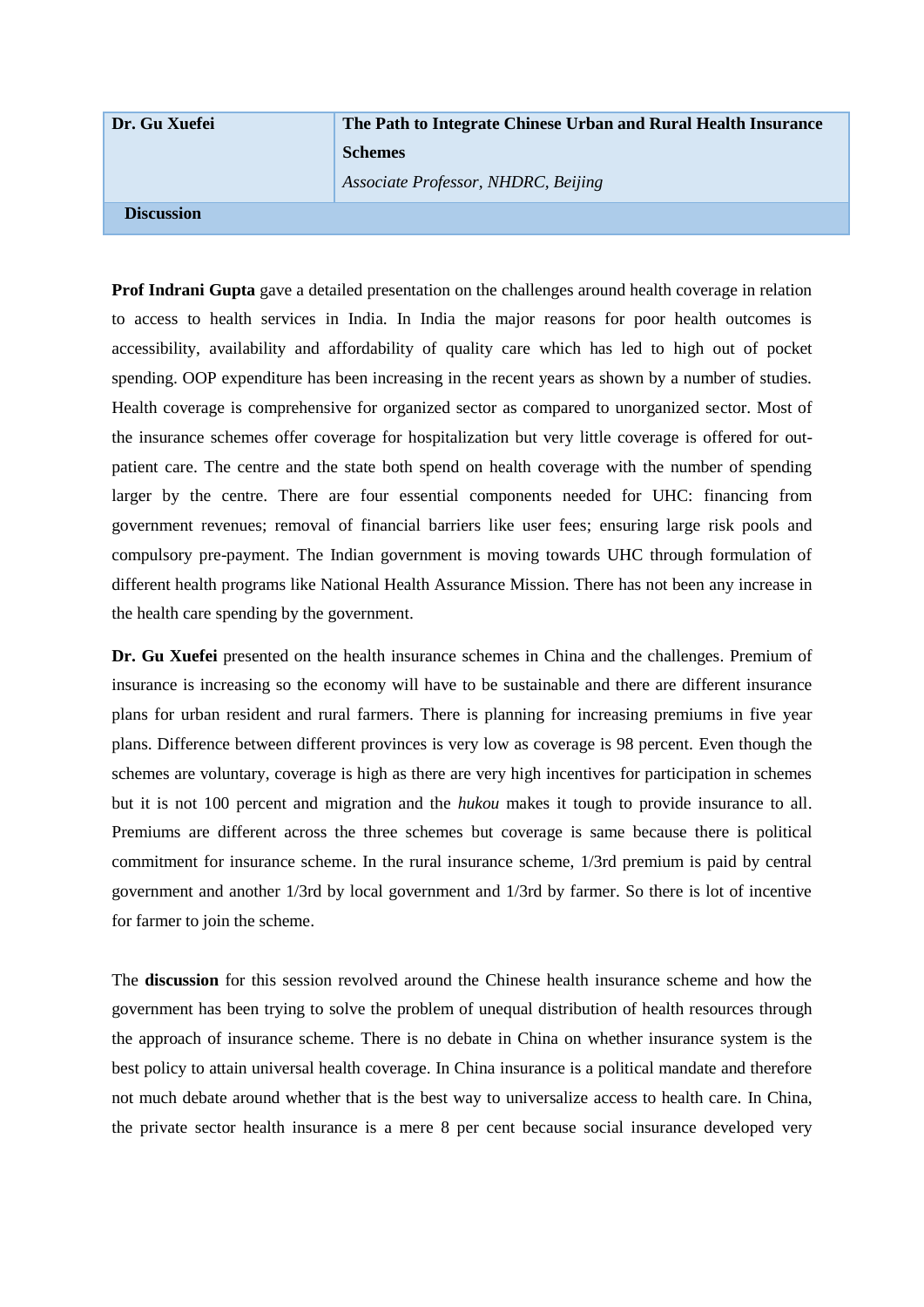rapidly in China. For UHC there is a need for standard treatment guidelines and protocols. China has such guidelines and protocols across all providers.

#### **Session 5**

**4:30 – 5:30PM Session 5 Open Session**

#### **Moderator: Prof. Imrana Qadeer, Visiting Professor, CSD**

The open session was moderated by **Prof. Imrana Qadeer**. In India, policies are being worked out based on neoliberal context unlike China. India shifted from welfare capitalist society to neoliberal society. China is different as it went through a social revolution and has given lot of positive results as compared to India. China reacted differently from the threat of the neo-liberal world and focused on protective measures. China has a strong ideological commitment. Public health is politics and how that politics unfolds is the issue in every country and its impact on the health service system and health status of people needs to be understood. China has now different challenges as the base is much stronger than India. Presently, even in China, the health sector is controlled by professionals which is a problem. These professionals are going out to international institutions and coming back with new set of ideas even in China.

The term UHC is rooted in the European experience. It came in early 1920s and 1930s with colonialism and accumulation that led to development. So these countries could afford to do UHC and do prevention such as immunization along with curative services. Prevention in India demands looking at nutrition, sanitation, housing, water supply etc. but UHC in India is only medical care. In India poor health cannot be openly denied, India moved from NRHM to UHC as a policy which does not openly deny the poor health but at the same time promotes commercialization and privatization of the health sector.

#### **Day Two: Wednesday, 11March 2014**

### **Session 6**

|                           | 10:00 – 11:30 Session 6 Market reforms in Public Hospitals: India and China                                         |
|---------------------------|---------------------------------------------------------------------------------------------------------------------|
|                           | <b>Chair: Dr. Madhurima Nundy, ICS</b>                                                                              |
| <b>Prof. Chen Yingyao</b> | <b>Public Hospital Reforms in China</b><br>Professor and Associate Dean, Fudan School of Public Health,<br>Shanghai |
| Dr. Prachin Ghodajkar     | <b>Market Reforms in Public Hospitals in India</b><br>Assistant Professor, CSMCH, JNU                               |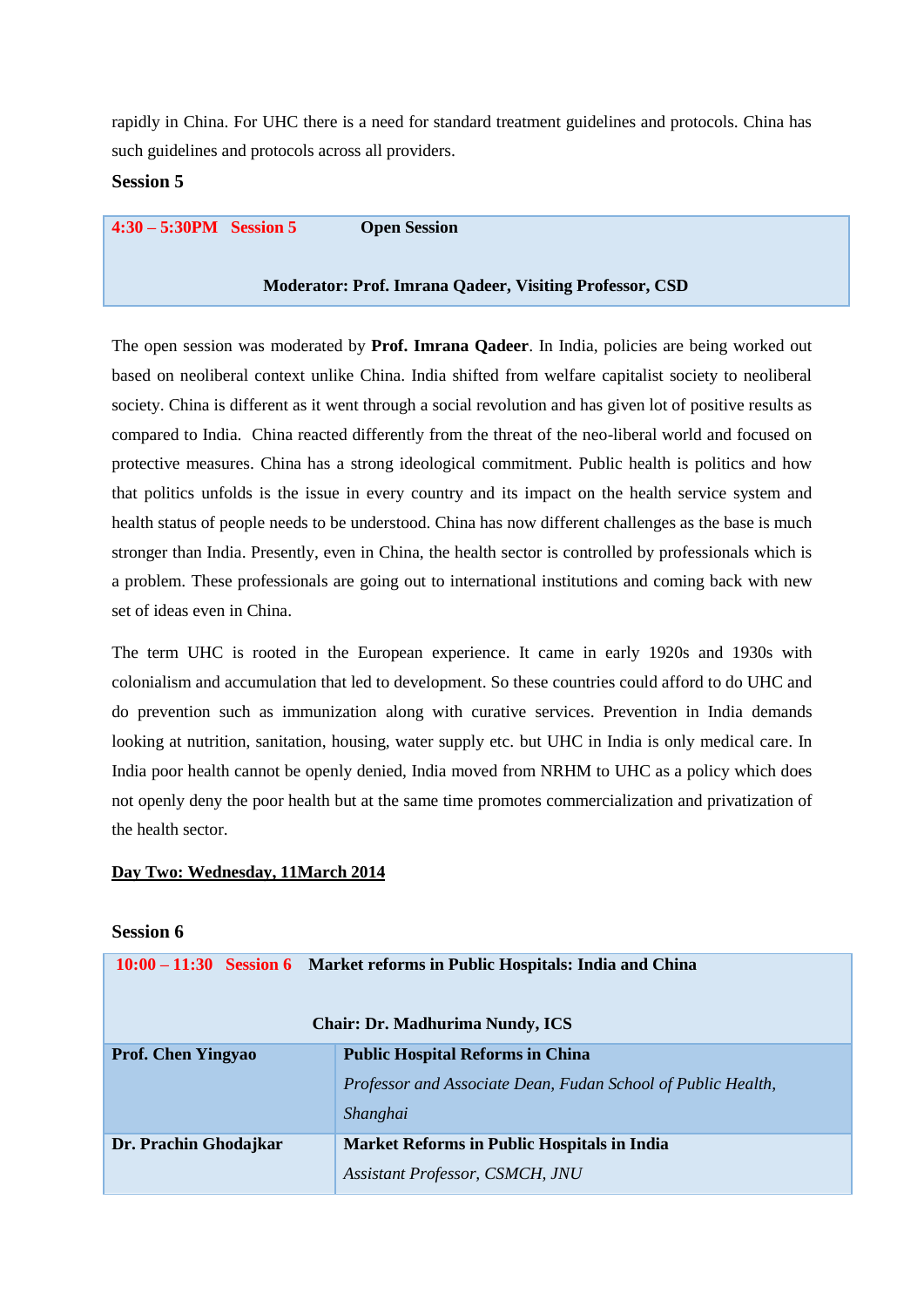## **Discussion**

This session focused on the issues involving market reforms in the public hospitals in both the countries in a large scale. The content and forms of these reforms have been different. India ventured into market reform in 1990 because of structural adjustment polices introduced by World Bank and China reformed its public hospitals with the onset of economic reforms and open door policy in the 1980s. In China the reform was more dramatic since the referral system dismantled with decollectivization. The main aspect of reforms in China was decentralization and this resulted in reduction in government subsidies. Hospitals, hence, started generating revenue by selling drugs and diagnostics thus every hospital was responsible for its success and failure. The term 'reform' is a big word which can be interpreted in various ways. China interpreted it differently compared to India.

**Prof. Chen Yingyao** presented the Chinese experience of public hospital reforms. In China there is no formal referral system. Patient seeks care at any level of care which they prefer but this also results in increased patient load at the tertiary level. So government in China is implementing polices to guide people back to primary and secondary level from tertiary level of care. In the insurance system in China the reimbursement system is such that people end up paying more at tertiary level compared to primary or secondary level centers. At the primary health center, the cost of care with insurance and incentive is zero. But all levels of care have their own budget and revenue system and since the primary health center has no financial incentive it does not provide services. So it has been recommended to provide incentive component along with budget to reduce load at tertiary hospital.

**Dr. Prachin Ghodajkar** gave insights into the public hospital reforms in India. he emphasized that market reforms in hospitals started early with the introduction of structural adjustment programs in the early 1990s. User charges and user fees were introduced around this time. In the later stages, partnerships with for-profit sector led to commercialsation of many services and medical impoversishment.

The **discussions** mostly centered on the different types of reforms that both the countries experienced especially the change in the function of the public hospitals in China. In India there is a high level of poverty along with inter and intra state regional health variations. Similarly in China there are variations in provinces in terms of OOP and other basic services although the Human Development Index is low. Medical tourism is developing industry in India which is catching the attention of policy makers. Medical tourism industry in China is perceived as a source to generate revenue and contributing to GDP. So there is a focus of developing this industry.

Medical education in China is very interdisciplinary as the graduating doctors are not only taught medicine but also courses of humanities and public health education. Such interdisciplinary education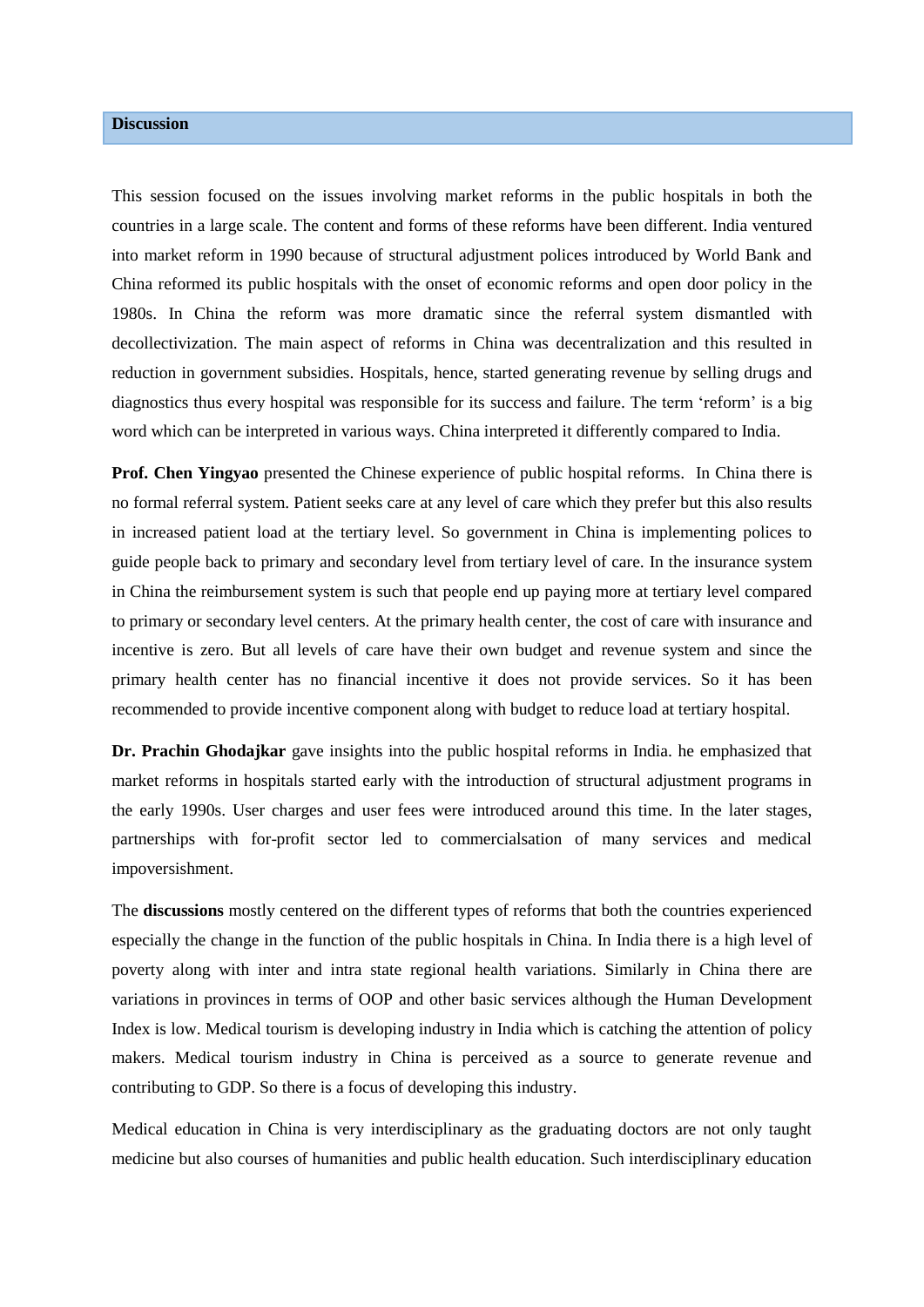improves the doctor and patient relationship. Basic salary of doctors in China is according to their degree and position in the hospital. In China the doctors are like a civil cadre in public health institutions which are bound by rules and regulation. Other part of the salary is a performance based where there is a comprehensive performance evaluation system which includes patient satisfaction, drug use, papers published etc. The total salary is moderate. There are plenty of medical colleges in China attracting Indian students but the percentage of Indian student in top ten medical colleges is very low. Social status of Chinese doctor differs between young and senior doctors. A young doctor has to spend a long period of education including PhD and 2-3 years of residential program to reach at senior level. So the life of a young doctor is very challenging compared to a senior doctor. The Chinese story of public hospital reforms is very interesting as public hospitals become autonomized unlike Indian reforms where market principles enter the public system but are less radical. In the period of 80s and 90s when inequality increased there was some kind of financial support which was provided to the public through insurance schemes. In 2009, the five pillars of reform were introduced one of which looked at the social function of hospital to address access to all.

The boundary between secondary and tertiary is not clear and it depends on different hospitals and institutions and kinds of services provided. Each level of care has their own package of services and performance and evaluation system. Reform document in China is a long and comprehensive document and implementation of it in reality is questionable. Even the general public is not fully aware of reform policies and its component. At the same time policy implementation is a big challenge in China. The insurance system in China is very comprehensive as people have many types of insurance such as safety insurance, medical and hospital insurance. Even a person without insurance can seek care and it is the duty of public hospitals to provide basic services and reimbursement of care from its funds. In China there is a policy for private sector regulation along with this there is a recent policy to increase growth of private sector and push reform forward in the form of public private partnership and increase competition between public and private hospitals.

In China systemic corrections were made to make reforms more comprehensive and address the previous gaps. In India NRHM was introduced in 2005 and architectural corrections were made in the public health sector to improve access for rural people but market reforms are very much prevalent and were introduced during the new set of reforms and convergence is still a distant dream.

#### **Session 7**

|                                                                  |  | 11:45 - 1:15PM Session 7 State and Civil Society: The Case of the Social Sector |
|------------------------------------------------------------------|--|---------------------------------------------------------------------------------|
| Chair & Discussant: Dr. Hemant Adlakha, Professor, SLL & CS, JNU |  |                                                                                 |
| Dr. Madhurima Nundy                                              |  | Social Unrest and Resistances: State and the Social Sector in China             |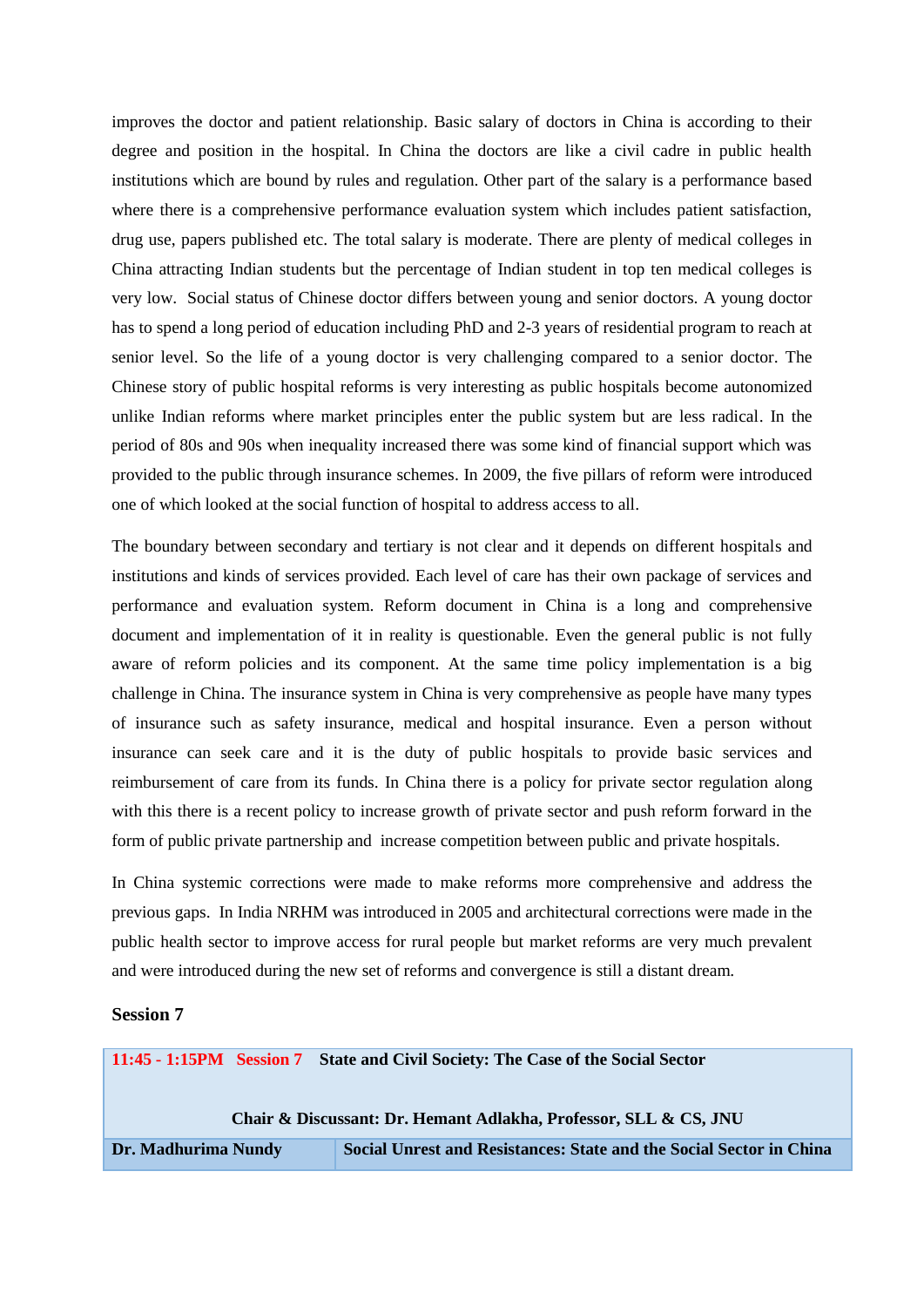#### *Associate Fellow, ICS*

#### **Discussion**

**Dr. Madhurima Nundy** presented on the protests and resistances in China today and how people and social sector interact with the state by taking example from three main issues of focus in China today – migrants, environment and HIV/AIDS. There has been a preoccupation with the role of 'civil society' in China in recent times but these have mainly looked at whether civil society is autonomous and whether it is a means to political transformations in a 'non-democratic' society. The conclusion generally drawn from such a framework is that the Chinese state is either a 'corporatist state' that is controlling or one sees an emerging civil society that is in its nascent phase. The macro-level analysis fails to bring forth the dynamics between state and society at various levels, the spaces of negotiations and probably the nature of Chinese politics itself. She focused on the local dynamics and how state at the local level responded to protests and the social sector. There are multiple layers and spaces of engagement and one might observe that the State at different levels permeates through these spaces in order to control as well as collaborate. It dominates to gain control over social forces but there is a constant interplay between state and society.

**Dr. Hemant Adlakha** also made a brief presentation on 'China's search for a distant civil society'. He raised questions on what the China model of civil society encapsulates? He spoke of Chinese NGOs and the difficulty in finding the right term that fits the idea of a non-governmental organization. He gave a brief overview of the quantum of NGOs in China and their origins. He also discussed the US grants that come to NGOs and amount of grants distributed issue-wise.

The **discussion** was around the functions of the NGO`s in China. In China voices against capital punishment and for unregistered children are mostly raised from grassroots NGOs run by activist or university scholars or teachers. There is a big role of social media in China particularly after the 2008 and 2013 earthquake in reaching out to government and pressuring government to take actions. Civil society as a term is not used and discussed in China. China has its own unique civil society driven by the communist party model not imitating the western concept of civil society. There is no political or theoretical debate around civil society in China. In other words in China government is ready to listen to people concerns. Issues raised under such protest are taken on board and in the past many corrections and polices are implemented. Protests are majorly on issues regarding forced evictions or land grabbing, migrant issues and environmental concerns. But the question is that to what extent protests are allowed in China. A lot of funding for health sector in China comes from American Foundations such as BMGF for HIV/AIDS and family planning. Rockefeller Foundation has a hundred year association with China. In China, the role voluntary sector needs to be understood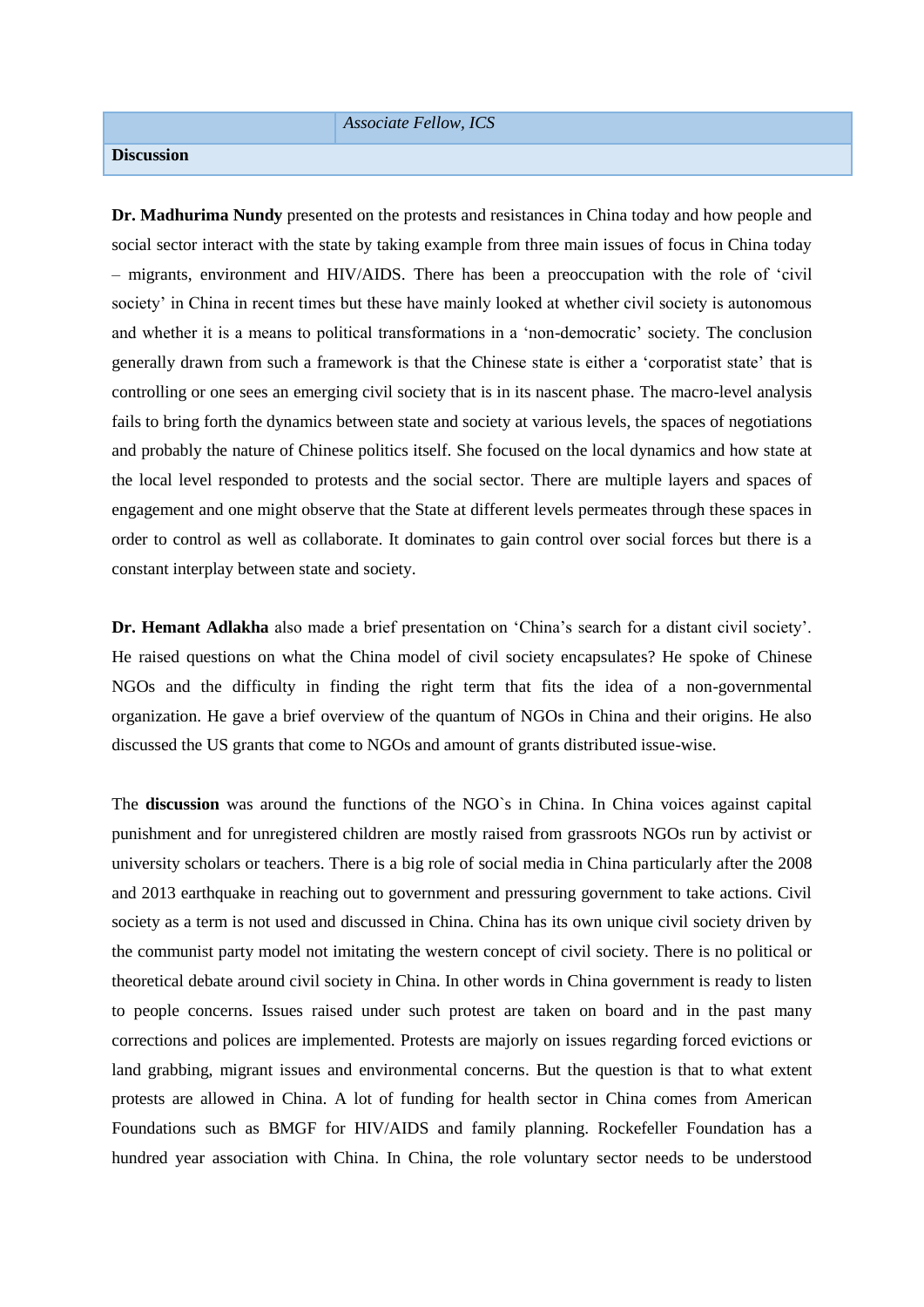within the context of the country as there are strong and effective NGO`s and government organized NGOs.

### **Session 8 and 9**

|                                                 | 2:15-3:45PM Session 8 Transnational Actors and Commercialization |
|-------------------------------------------------|------------------------------------------------------------------|
|                                                 | <b>Chair and Discussant: Prof. Chen Yingyao</b>                  |
| Prof. Rama V. Baru                              | Professor, CSMCH, JNU                                            |
| Dr. Madhurima Nundy                             | <b>Associate Fellow, ICS</b>                                     |
| <b>Session 9 Open Discussion: 3:45 - 4:30PM</b> |                                                                  |

The last session on "Transnational Actors and Commercialization" was chaired by Prof. Chen Yingyao. **Dr. Madhurima Nundy** gave a systematic review of all the transnational actors that have influenced health policies in India and China. These actors were categorized as: Multi-lateral organizations; Bi-lateral organizations; American foundations; for-profit private equity and consulting groups.

**Prof. Rama V. Baru** presented the three phases in the commercialization of health services in China and supported it with evidence from the in-depth interviews conducted during the field visit to China. The first phase included the change in the status of government institutions to State owned Enterprises (SOEs) in the 1980s. In the second phase beginning in the early 90s, the Ministry of Health emphasised the principle of decentralisation of power and transfer of profits in the hospital sector. By the late 1990s, there was a third phase when several local governments started to experiment with autonomization giving rise to a plurality of management models, incentive and governance structures. The oldest hospital chain promoted by an American company, Chindex, started trade in medical equipment in the 1980s. They set up the United Family Hospital during the 1980s. They have sold most of their shares recently to a Chinese pharma company, Fosun. According to an interviewee, efficiency in public hospitals was fairly high but there was still a shortage of medical services. The National Health Policy was working at two ends by building more government hospitals and expanding private hospitals. The human resource availability is an issue as the private sector expands. Doctors of long experience and repute are in government hospitals. Recently, the government has introduced a rule whereby doctors in government hospitals have to apply for permission to work in private hospitals. Government doctors enjoy a high status, good salaries and also have access to government funding for research. The economic reforms of three decades have resulted in the growth of a large middle class that is driven by consumerism in China.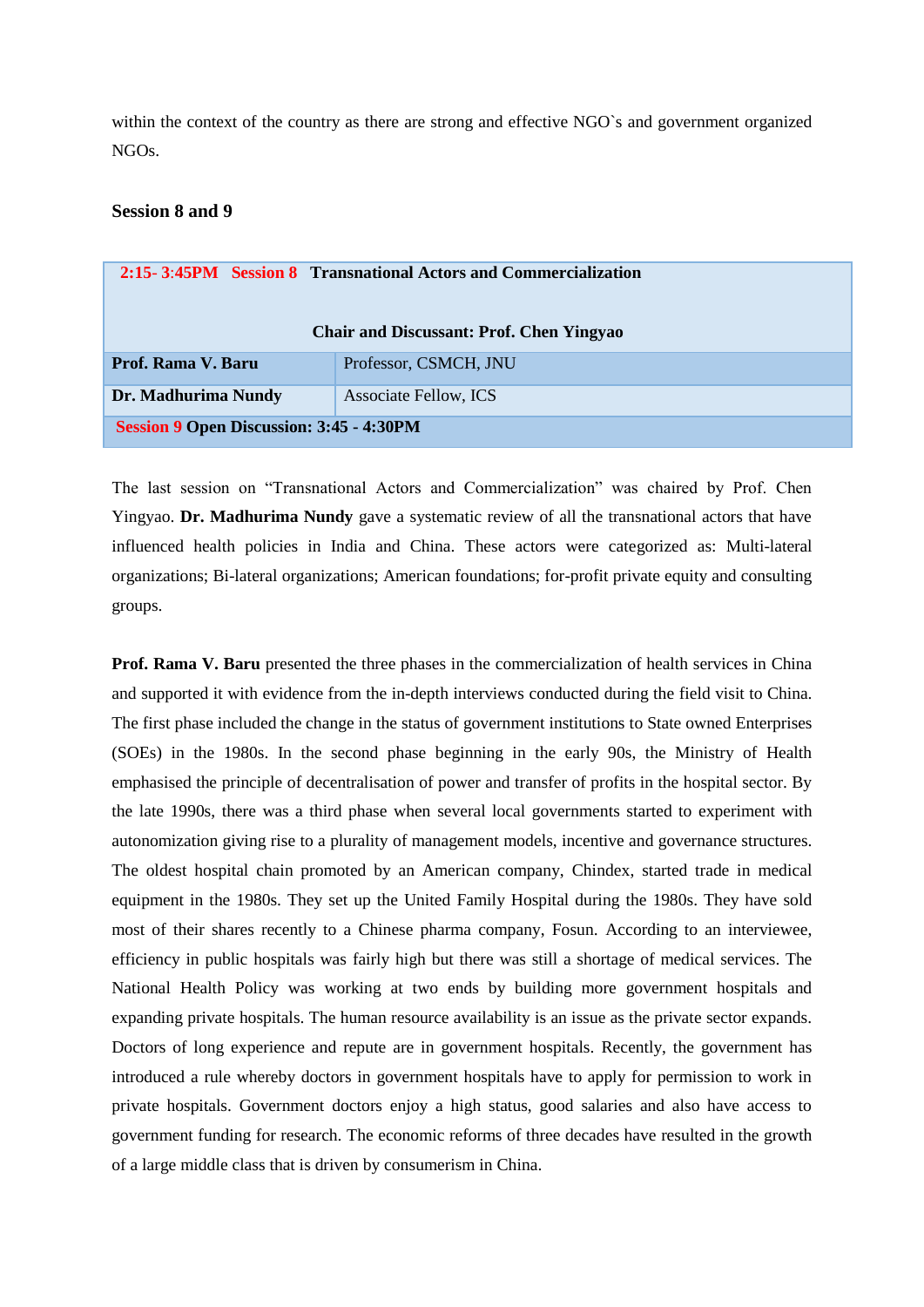This session extended to an **open discussion** on issues raised over the two days and other important aspect of the health sector that may have gone amiss. In China problem related to health delivery is of supplies which are not enough to meet the people needs. Efficiency is very low and there is need to improve the productivity and efficiency. The philosophy of government is economic development first and later on social services development. There is region-wise stratification and huge differences between upper, middle and lower class in terms of income. There is a large middle class including working class. Rich are very rich and there is difference in lives of rich and middle class with quarantine settlement in different parts of China. There is high level of poverty in China with differences in provinces and quality of life is not equal. There is a section of population in China buying private insurance. So there is a need to look at how the Chinese society is transforming in terms of classes and what are the consequences for health outcomes.

There is rapid aging in China which is changing the demography in China and it is a big issue. There is a need to explore elderly care economy. In the context of the one-child policy many elderly live alone and find it difficult to care for themselves. Community based care has emerged in cities where people are appointed to check on elderly and provide them with food and assistance when needed. The policy makers have anticipated this change in composition and have long-term care plans with innovative technology and services for aging people in community health centers and hospitals. Eighty or ninety per cent of elderly should be taken care by home care, 7 percent by community services and 3 percent should be taken care by hospitals eventually.

Discussions also extended to other issues that pose as a challenge to the health service system. Mental health is a big challenge in China. There is a consumer grievance mechanism in China for malpractices for citizens in public sector and private sector. There are a lot of channels for addressing the grievances; there is services satisfaction survey for inpatient and outpatient people. There are boxes in different places to address complaints and communist party officials who are in the hospital board look for malpractices.

There were questions around Traditional Chinese Medicine (TCM). There is one agency in China for TCM and there is a lot of encouragement by government for TCM industry development. Each county has a TCM hospital and the doctor's practice is based on modern and TCM drugs prescription. For management of hospital sometimes private agencies are involved but public capacity to manage hospital is sufficient. More than 95 percent of medical devices are imported in China. The major issue is to create a balance between private market and the public health sector.